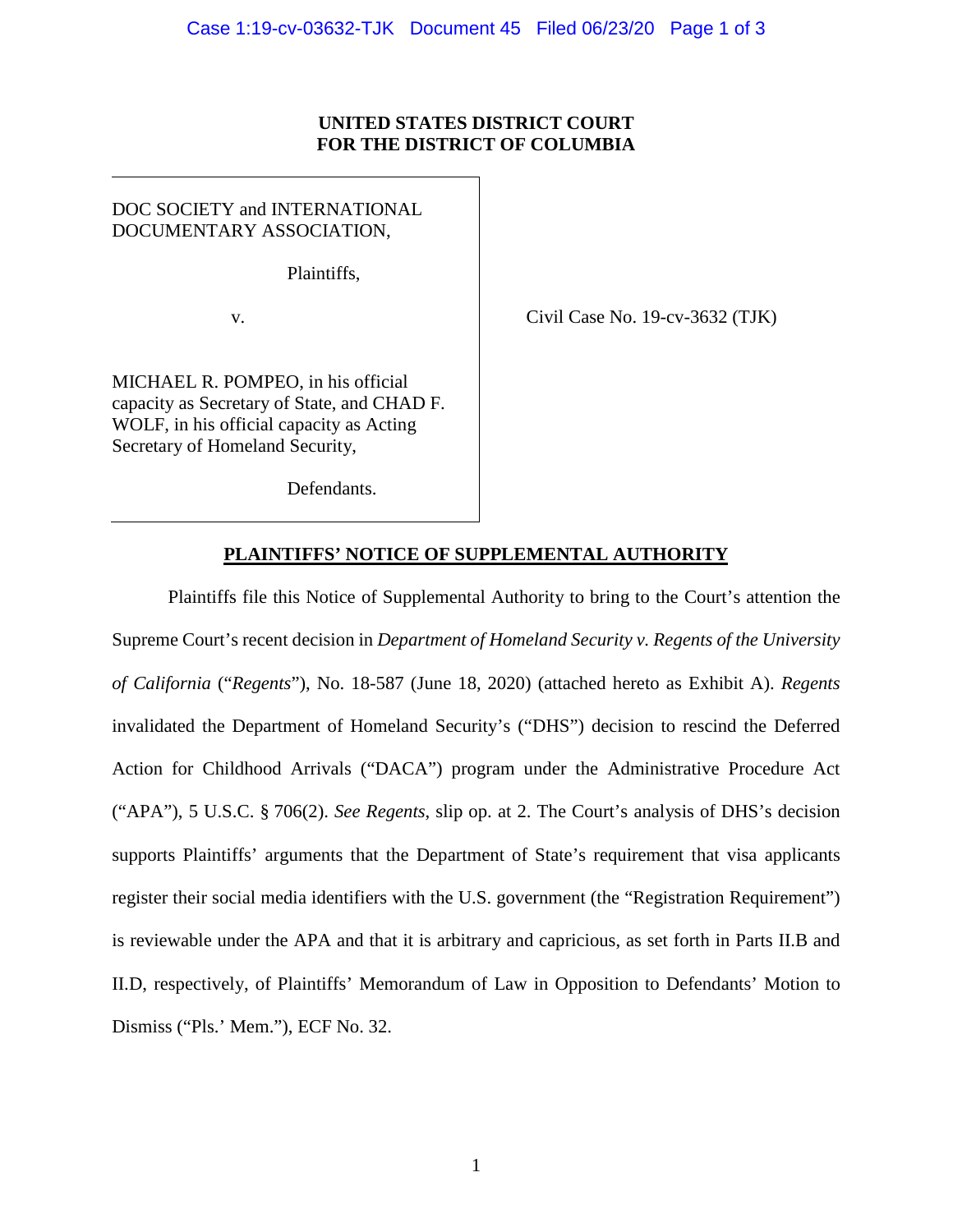#### Case 1:19-cv-03632-TJK Document 45 Filed 06/23/20 Page 2 of 3

First, *Regents* emphasized the presumption that agency decisions are judicially reviewable. Rejecting the Government's argument that the decision to rescind the DACA program was "committed to agency discretion by law," 5 U.S.C. § 701(a)(2), the Court "'read the exception in §701(a)(2) quite narrowly,' confining it to those rare 'administrative decision[s] traditionally left to agency discretion.'" *Regents*, slip op. at 10 (first quoting *Weyerhaeuser Co. v. U.S. Fish & Wildlife Serv.*, 139 S. Ct. 361, 370 (2018); then quoting *Lincoln v. Vigil*, 508 U.S. 182, 191 (1993)). The Court concluded that the creation of the DACA "program—and its rescission—is an 'action [that] provides a focus for judicial review.'" *Id.* at 11 (alteration in original) (quoting *Heckler v. Chaney*, 470 U.S. 821, 832 (1985)). In reaching this conclusion, the Court noted that because the DACA program bears on individuals' ability to obtain immigration-related benefits, including work authorization, it implicates the type of judicially manageable standards "courts often are called upon to protect." *See id.* at 11–12 (quoting *Chaney*, 470 U.S. at 832). The Court's reasoning provides additional support for Plaintiffs' argument here that the Department of State's adoption of the Registration Requirement is a judicially reviewable agency action. *See* Pls.' Mem. 23–25.

Second, *Regents* affirmed the longstanding principle that an agency must adequately explain the basis for its actions. *See Regents*, slip. op. at 13. Notably, upon reviewing DHS's decision, *Regents* held that the Secretary of Homeland Security had "'failed to consider . . . important aspect[s] of the problem' before her," and that this failure rendered the Secretary's decision arbitrary and capricious. *Id.* at 18 (alteration in original) (quoting *Motor Vehicle Mfrs. Ass'n of U.S., Inc. v. State Farm Mut. Auto. Ins. Co.*, 463 U.S. 29, 43 (1983)); *see id.* at 21–23. In so holding, the Court affirmed the decision of the D.C. District Court in *NAACP v. Trump*, *see id.*  at 29, which vacated the agency's decision on the ground that its "conclusory statements were insufficient to explain the change in [the agency's] view of DACA's lawfulness." *Regents*, slip op.